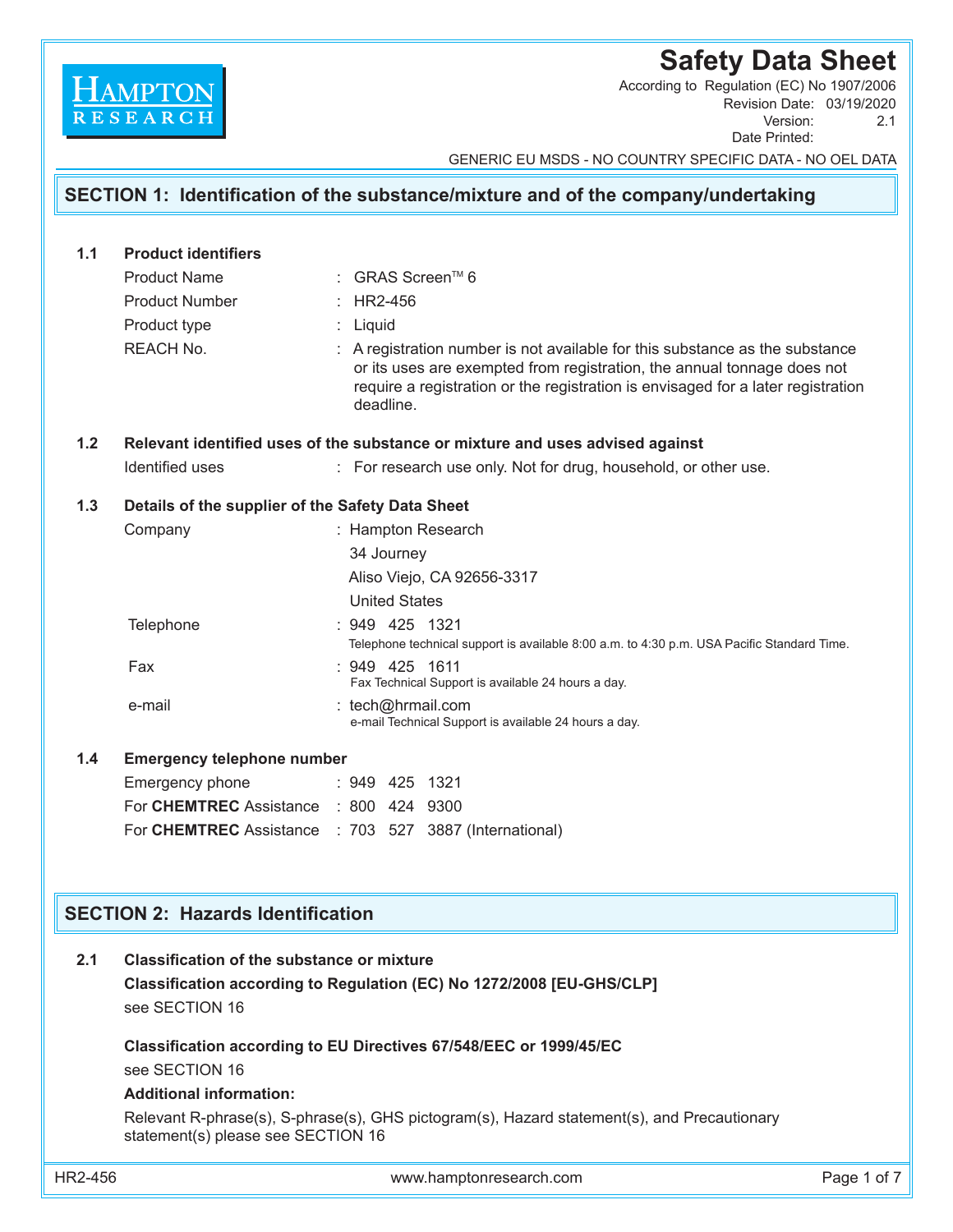# **(CONTINUED) - SECTION 2: Hazards Identification**

# **2.2 Label elements**

| Hazard pictogram                                | : Not applicable |
|-------------------------------------------------|------------------|
| Signal word                                     | : Not applicable |
| Hazard statement(s)                             | : Not applicable |
| Precautionary statement(s)                      | : Not applicable |
| Supplemental Hazard Statements : Not applicable |                  |
|                                                 |                  |

**2.3 Other hazards** : none

# **SECTION 3: Composition/information on ingredients**

Refer to Section 16

# **SECTION 4: First Aid Measures**

### **4.1 Description of first aid measures**

#### **General Advice**

Consult a physician. Show this safety data sheet to the doctor in attendance.

#### **If inhaled**

If breathed in, move person into fresh air. If not breathing, give artificial respiration. Consult a physician.

#### **In case of skin contact**

Wash off with soap and plenty of water. Consult a physician.

#### **In case of eye contact**

Rinse thoroughly with plenty of water for at least 15 minutes and consult a physician.

#### **If swallowed**

Never give anything by mouth to an unconscious person. Rinse mouth with water. Consult a physician.

### **4.2 Most important symptoms and effects, both acute and delayed**

To the best of our knowledge, the chemical, physical, and toxicological properties have not been thoroughly investigated

### **4.3 Indication of any immediate medical attention and special treatment needed Notes to physician**

 Treat symptomatically. Contact poison treatment specialist immediately if large quantities have been ingested or inhaled.

#### **Specific treatments**

No specific treatment.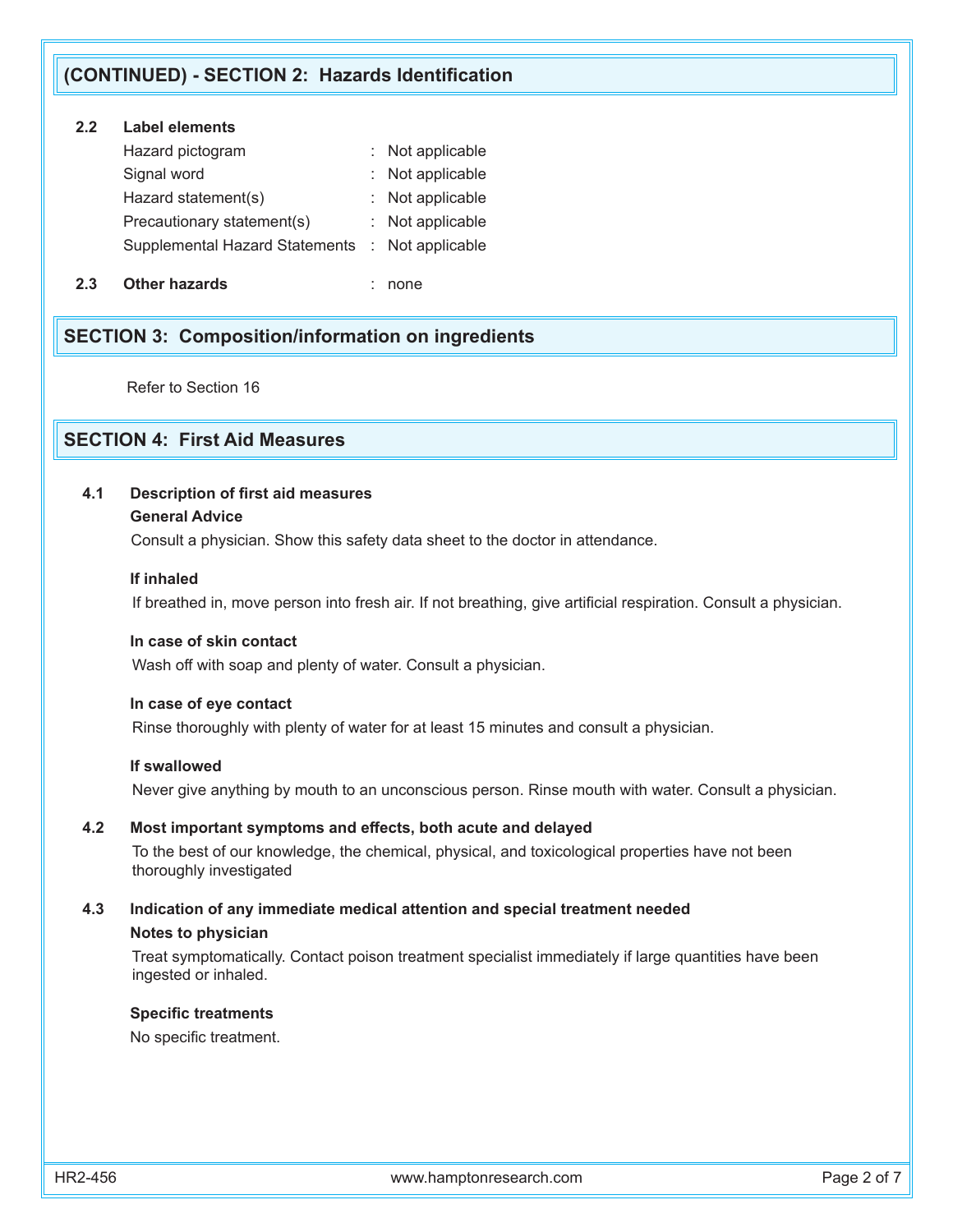# **SECTION 5: Fire Fighting Measures**

#### **5.1 Extinguishing media**

#### **Suitable extinguishing media**

Use water spray, alcohol-resistant foam, dry chemical or carbon dioxide.

#### **Unsuitable extinguishing media**

None known

**5.2 Special hazards arising from the substance or mixture** No data available

#### **5.3 Advice for firefighters**

Wear self contained breathing apparatus for fire fighting if necessary.

**5.4 Further Information**

No data available

### **SECTION 6: Accidental Release Measures**

#### **6.1 Personal Precautions**

Use personal protective equipment. Avoid dust formation. Avoid breathing vapors, mist or gas. Ensure adequate ventilation. Avoid breathing dust.

#### **6.2 Environmental precautions**

Do not let product enter drains.

#### **6.3 Methods and materials for containment and cleaning up**

 Pick up and arrange disposal without creating dust. Sweep up and shovel. Keep in suitable, closed containers for disposal.

#### **6.4 Reference to other sections**

For disposal see SECTION 8 and 13.

## **SECTION 7: Handling and Storage**

#### **7.1 Personal Precautions**

 Avoid contact with skin and eyes. Avoid formation of dust and aerosols. Provide appropriate exhaust ventilation at places where dust is formed. See Section 8 for additional information on hygiene measures. For precautions see section 16.

#### **7.2 Conditions for safe storage, including any incompatibilities**

 Store in cool place. Keep container tightly closed in a dry and well-ventilated place. Containers which are opened must be carefully resealed and kept upright to prevent leakage.

#### **7.3 Specific end uses**

A part from the uses mentioned in section 1.2 no other specific uses are stipulated.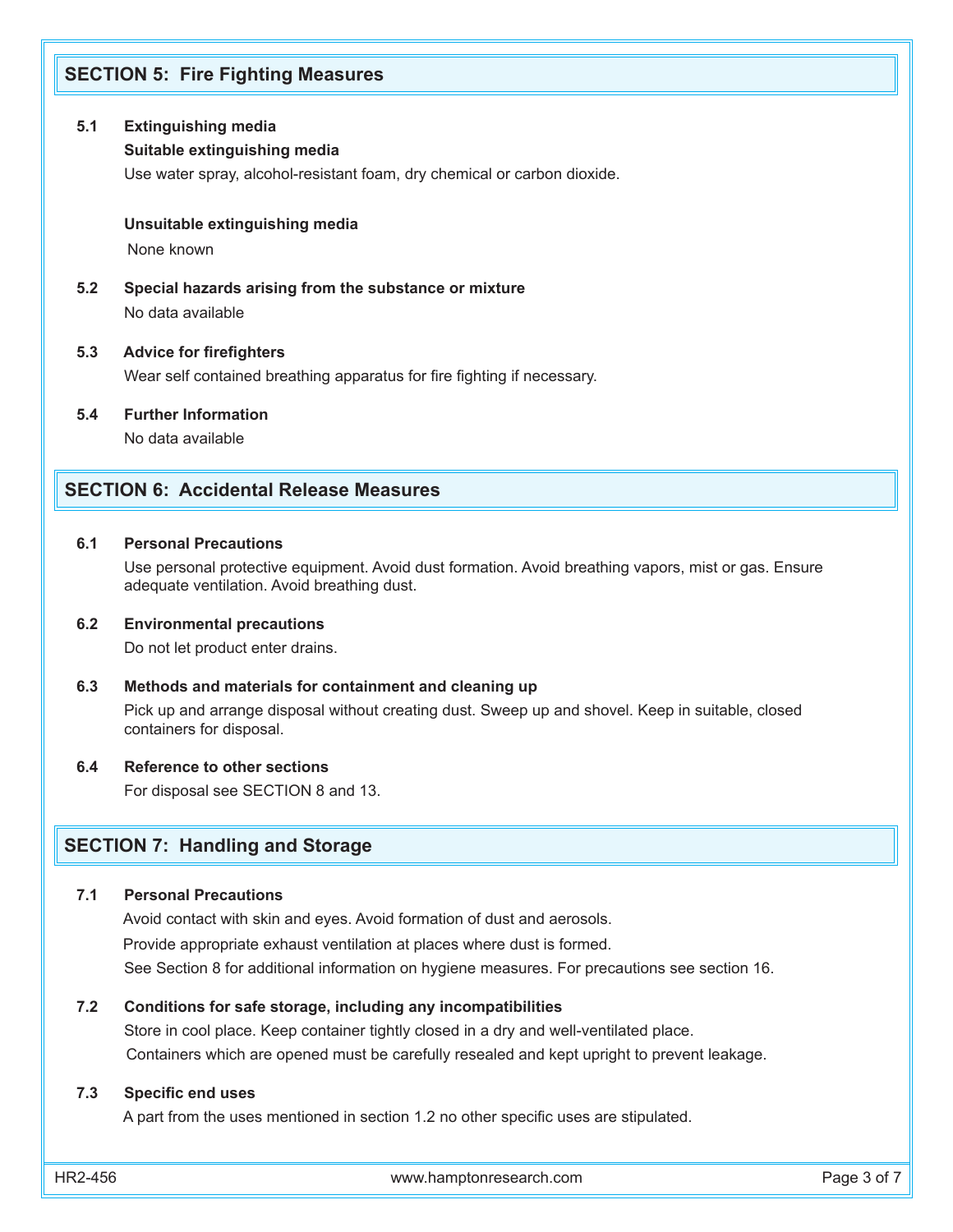# **SECTION 8: Exposure Controls/Personal Protection**

#### **8.1 Control parameters**

#### **Components with workplace control parameters**

Consult a physician. Show this safety data sheet to the doctor in attendance.

#### **8.2 Exposure controls**

#### **Appropriate engineering controls**

 Handle in accordance with good industrial hygiene and safety practice. Wash hands before breaks and at the end of workday.

#### **Personal protective equipment**

#### **Eye/face protection**

Safety glasses with side-shields conforming to EN166 Use equipment for eye protection tested and approved under appropriate government standards such as NIOSH (US) or EN 166(EU).

#### **Skin protection**

Handle with gloves. Gloves must be inspected prior to use. Use proper glove removal technique (without touching glove's outer surface) to avoid skin contact with this product. Dispose of contaminated gloves after use in accordance with applicable laws and good laboratory practices. Wash and dry hands.

### **Body Protection**

Impervious clothing, The type of protective equipment must be selected according to the concentration and amount of the dangerous substance at the specific workplace.

#### **Respiratory protection**

For nuisance exposures use type P95 (US) or type P1 (EU EN 143) particle respirator. For higher level protection use type OV/AG/P99 (US) or type ABEK-P2 (EU EN 143) respirator cartridges. Use respirators and components tested and approved under appropriate government standards such as NIOSH (US) or CEN (EU).

#### **Environmental Exposure Controls**

See SECTION 6

#### **SECTION 9: Physical and Chemical Properties**

No data available

### **SECTION 10: Stability and Reactivity**

**10.1 Reactivity**

No data available

#### **10.2 Chemical stability** No data available

#### **10.3 Possibility of hazardous reactions** No data available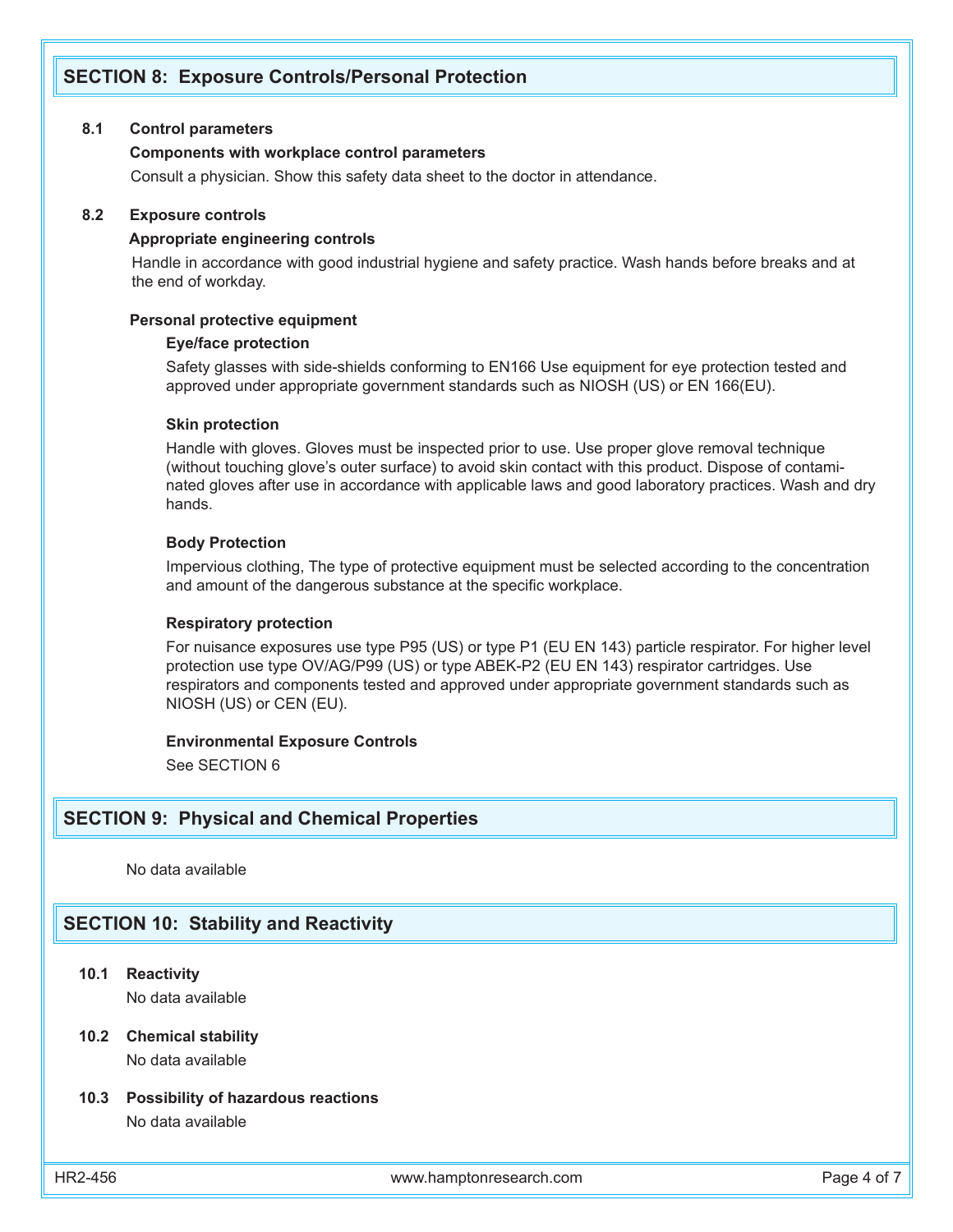# **(CONTINUED) - SECTION 10: Stability and Reactivity**

- **10.4 Conditions to avoid** No data available
- **10.5 Incompatible materials** No data available
- **10.6 Hazardous decomposition products** Other decomposition products - no data available

# **SECTION 11: Toxicological Information**

Refer to Section 16

# **SECTION 12: Ecological Information**

Refer to Section 16

# **SECTION 13: Disposal Considerations**

### **13.1 Waste treatment methods**

### **Product**

 Offer surplus and non-recyclable solutions to a licensed disposal company. Dissolve or mix the material with a combustible solvent and burn in a chemical incinerator equipped with an afterburner and scrubber.

### **Contaminated packaging**

Dispose of as unused product.

# **SECTION 14: Transportation Information**

| 14.1    | <b>UN number</b><br>ADR/RID: 3316                                                                                   | IMDG: 3316                | IATA: 3316      |
|---------|---------------------------------------------------------------------------------------------------------------------|---------------------------|-----------------|
| 14.2    | UN proper shipping name<br>ADR/RID:<br><b>CHEMICAL KIT</b><br>IMDG:<br><b>CHEMICAL KIT</b><br>IATA:<br>Chemical kit |                           |                 |
| 14.3    | <b>Transport hazard class(es)</b><br>ADR/RID: -                                                                     | $IMDG: -$                 | IATA:<br>$\sim$ |
| 14.4    | <b>Packaging group</b><br>ADR/RID: -                                                                                | $IMDG: -$                 | IATA:<br>$\sim$ |
| 14.5    | <b>Environmental hazards</b><br>ADR/RID: No                                                                         | IMDG Marine pollutant: No | IATA: No        |
| HR2-456 |                                                                                                                     | www.hamptonresearch.com   | Page 5 of 7     |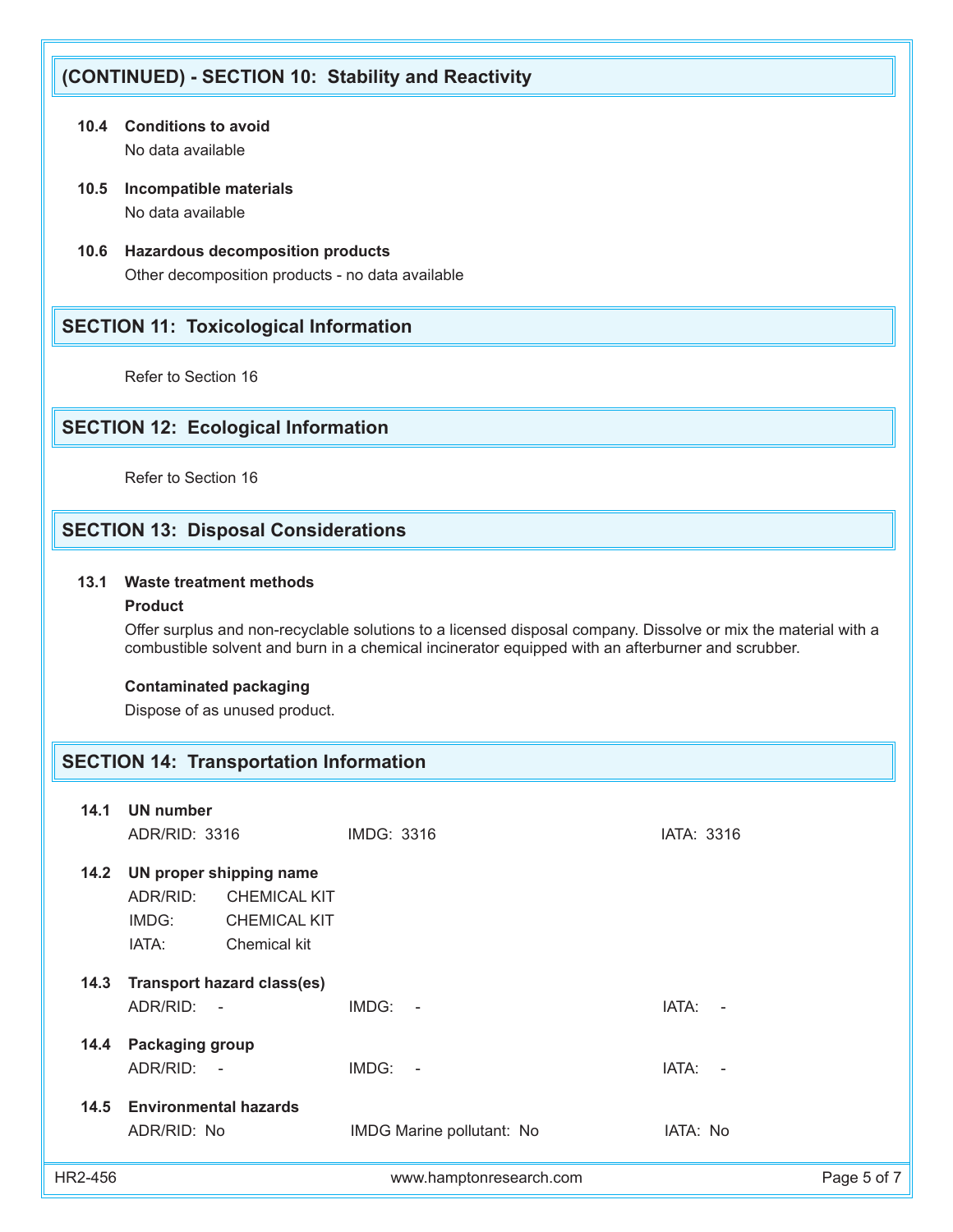# **(CONTINUED) - SECTION 14: Transportation Information**

**14.6 Special precautions for user**

No data available

## **SECTION 15: Regulatory Information**

 **This safety data sheet complies with the requirements of Regulation (EC) No 1907/2006.**

- **15.1 Safety, health and environmental regulations/legislation specific for the substance or mixture** No data available
- **15.2 Chemical Safety Assessment**

No data available

## **SECTION 16: Other Information**

| <b>Kit Components</b>                         |            |                 |          |                         |                            |                                   |                |  |
|-----------------------------------------------|------------|-----------------|----------|-------------------------|----------------------------|-----------------------------------|----------------|--|
| <b>Substance Name</b>                         | [CAS]      | <b>R-Phrase</b> | S-Phrase | <b>GHS</b><br>Pictogram | Hazard<br><b>Statement</b> | Precautionary<br><b>Statement</b> | <b>WKG</b>     |  |
| <b>BIS-TRIS</b>                               | 6976-37-0  | 36/37/38        | 26-36    | GHS07                   | H315-H319-H335             | P261-P305 + P351 + P338           | 3              |  |
| <b>BIS-TRIS</b> propane                       | 64431-96-5 |                 |          |                         |                            |                                   | 3              |  |
| <b>CHES</b>                                   | 103-47-9   |                 |          | GHS07                   | H319                       | P305+P351+P338                    | 3              |  |
| <b>HEPES</b>                                  | 7365-45-9  |                 |          |                         |                            |                                   | $\mathbf{1}$   |  |
| Polyethylene glycol 1,000                     | 25322-68-3 |                 |          |                         |                            |                                   | 1              |  |
| Polyethylene glycol 3,350                     | 25322-68-3 |                 |          |                         |                            |                                   | $\mathbf{1}$   |  |
| Polyethylene glycol 4,000                     | 25322-68-3 |                 |          |                         |                            |                                   | 1              |  |
| Polyethylene glycol monomethyl ether<br>2,000 | 9004-74-4  |                 |          |                         |                            |                                   | $\mathbf 1$    |  |
| Potassium phosphate dibasic                   | 7758-11-4  |                 |          |                         |                            |                                   | 1              |  |
| Sodium acetate trihydrate                     | 6131-90-4  |                 |          |                         |                            |                                   | 1              |  |
| Sodium phosphate monobasic<br>monohydrate     | 10049-21-5 |                 |          |                         |                            |                                   | $\mathbf{1}$   |  |
| Succinic acid                                 | 110-15-6   | 41              | 26-39    | GHS05                   | H318                       | P280-P305 + P351 + P338           | $\mathbf{1}$   |  |
| Tris                                          | 77-86-1    |                 |          |                         |                            |                                   | $\overline{2}$ |  |

### **Relevant R-phrase(s), S-phrase(s), GHS Pictogram(s), Hazard statement(s), and Precautionary statement(s) Risk Phrase(s)**

R 36/37/38 : Irritating to eyes, respiratory system and skin

R 41 : Risk of serious damage to eyes

#### **Safety Phrase(s)**

- S 26 : In case of contact with eyes, rinse immediately with plenty of water and seek medical advice
- S 36 : Wear suitable protective clothing and seek medical advice
- S 39 : Danger of very serious irreversible effects

### **GHS Pictogram**